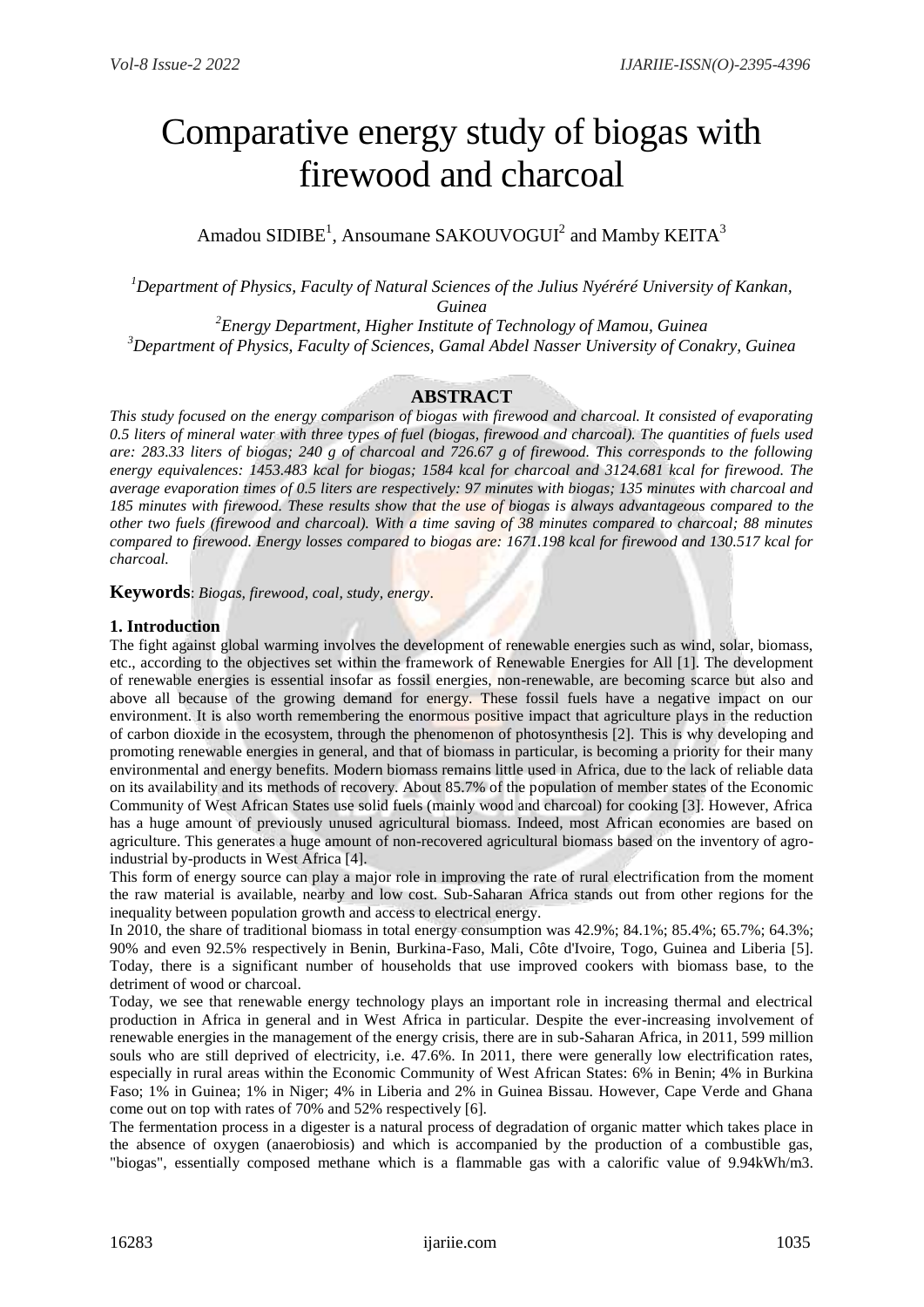Methane burns with a blue flame when its combustion is complete. This is accompanied by a strong release of heat [7, 8]. Thus, the present study is based on the energy comparison of biogas with firewood and charcoal.

## **2. Material and method**

## **2.1 Hardware**

The experimental device consists of: biodigester, biogas, mineral water, stove, scale, pot and stopwatch.

## **2.2 Method**

## **2.2.1 Experimental devices**

The methodology focused on determining the average quantity of each fuel (biogas, firewood and charcoal) needed to evaporate 0.5 liters of water. The energy equivalents of each fuel and finally evaluate the energy gain achieved by biogas. The photos in Figure 1 show the experiment steps.

- The biogas meter and the pressure gauge respectively made it possible to determine the volume and the pressure of the biogas used;
- The masses of firewood and charcoal used were determined by the balance.
- The evaporation times were determined using a stopwatch.





**Photo 1** : Mineral water **Photo 2** : Evaporation by the combustion of biogas





**Photo 3** : Evaporation by burning charcoal **Photo 4** : Evaporation with burning firewood

**Fig. 1:** Stages of the experiments

## **2.2.2 Amount of fuel used and average evaporation time**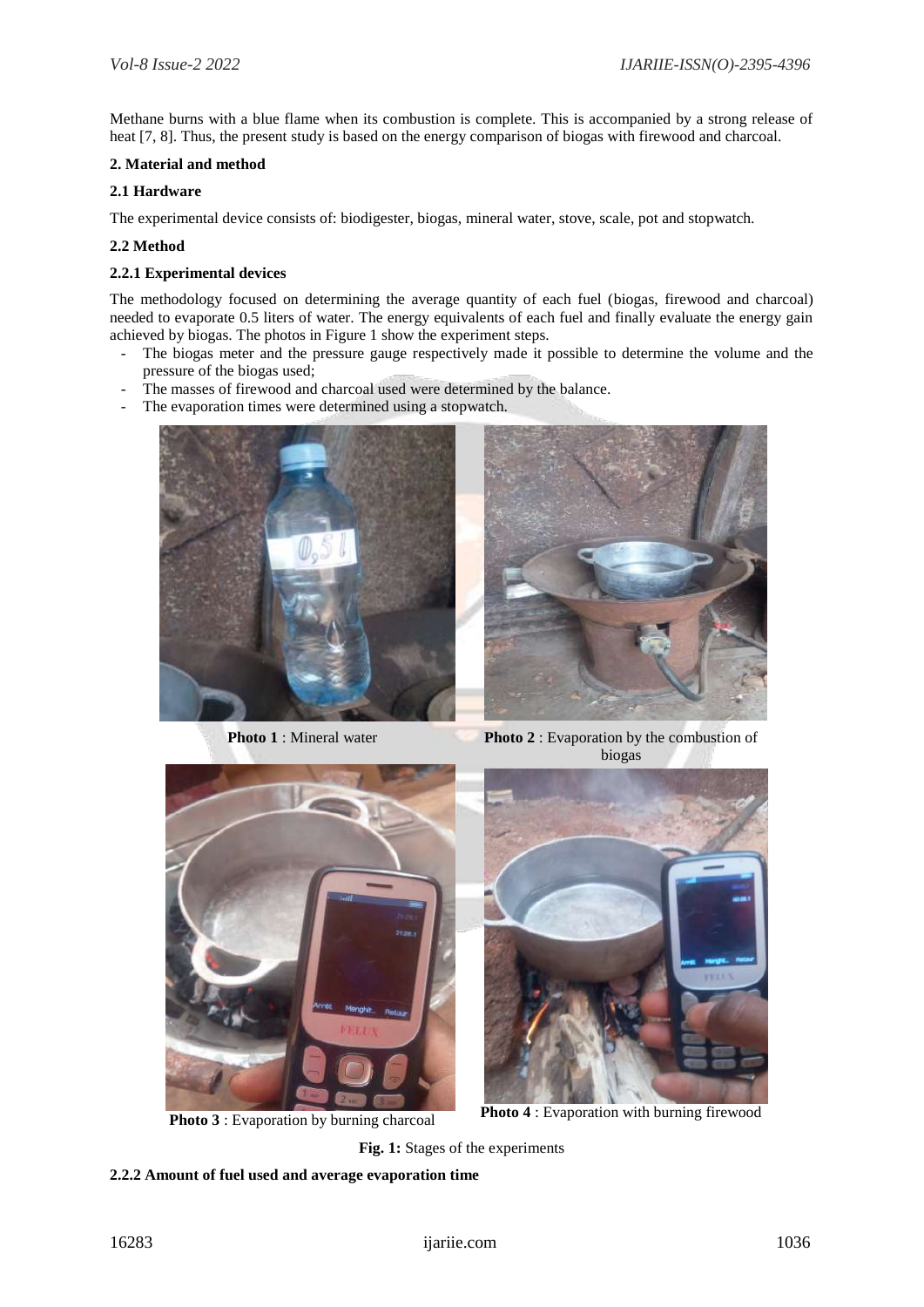In a series of experiments we evaporated 0.5 liters of water with biogas, firewood and charcoal respectively. For each fuel, the experiment was repeated three times under apparently identical conditions. The quantities of fuels used as well as the evaporation times are noted in tables 1, 2 and 3.

| Volume of water | Experience | Biogas (litre) | Duration (mn) |
|-----------------|------------|----------------|---------------|
| $0.5$ liters    |            | 292            | 94            |
|                 |            | 274            | 100           |
|                 |            | 284            | 96            |
| Average         |            | 283,33         | 96.67         |

**Table 1**: Average amount of biogas and average evaporation time

**Table 2**: Average amount of charcoal and average evaporation time

| Volume of water | Experience | Charcoal $(g)$ | Duration (mn) |
|-----------------|------------|----------------|---------------|
| $0.5$ liters    |            | 260            | 130           |
|                 |            | 200            | 140           |
|                 |            | 260            | 136           |
| Average         |            | 240,00         | 135,33        |

**Table 3:** Average amount of firewood and average evaporation time

| Volume of water | Experience | Firewood $(g)$ | Duration (mn) |
|-----------------|------------|----------------|---------------|
| $0.5$ liters    |            | 780            | 180           |
|                 |            | 740            | 190           |
|                 |            | 660            | 186           |
| Average         |            | 726,67         | 185,33        |

## **2.2.3 Equivalence in energy**

The energy equivalents of the quantities of fuels used to evaporate 0.5 liters of water are determined as follows [9, 10].

## **a) Biogas**

The lower calorific value of biogas is proportional to its methane content. As the biogas produced consists of 60% methane, its Lower Calorific Value (NCV) is:

$$
PCI_{bigas} = 60\% \times 9.94 \text{ kWh/m}^3 = 5.964 \text{ kWh/m}^3
$$

With: 1 kWh =  $3.6 \times 10^6$  j et 1 J =  $\frac{1}{14}$  $\frac{1}{4184}$  kcal

We have :

$$
PCI_{bigaz} = 5,964 \times 3,6 \times 10^6 / m^3 = \frac{21,4704 \times 10^6}{4184} \text{ kcal/m}^3 = 5131,548757 \text{ kcal/m}^3
$$

$$
PCI_{bigaz} = 5,13 \text{ kcal/l}
$$

Thus the energy equivalence of the quantity of biogas used to evaporate 0.5 liters of water is:

$$
E_{\text{bigas}} = 283,331 \times PCI_{\text{bigaz}} = 283,331 \times 5,13 \text{ kcal/l} = 1453,483 \text{kcal}
$$

## **b) Charcoal**

The lower calorific values of charcoal are:

 $PCI_{\text{Charcoal}} = 6600 \text{kcal/kg} = 6.6 \text{ kcal/g}.$ 

The energy equivalent of charcoal to evaporate 0.5 liters is:

$$
E_{\text{Charcoal}} = 240g \times PCI_{\text{Charcoal}} = 240g \times 6,6 \text{ kcal/g} = 130,517 \text{ kcal}
$$

## **c) Firewood**

The lower calorific values of firewood are: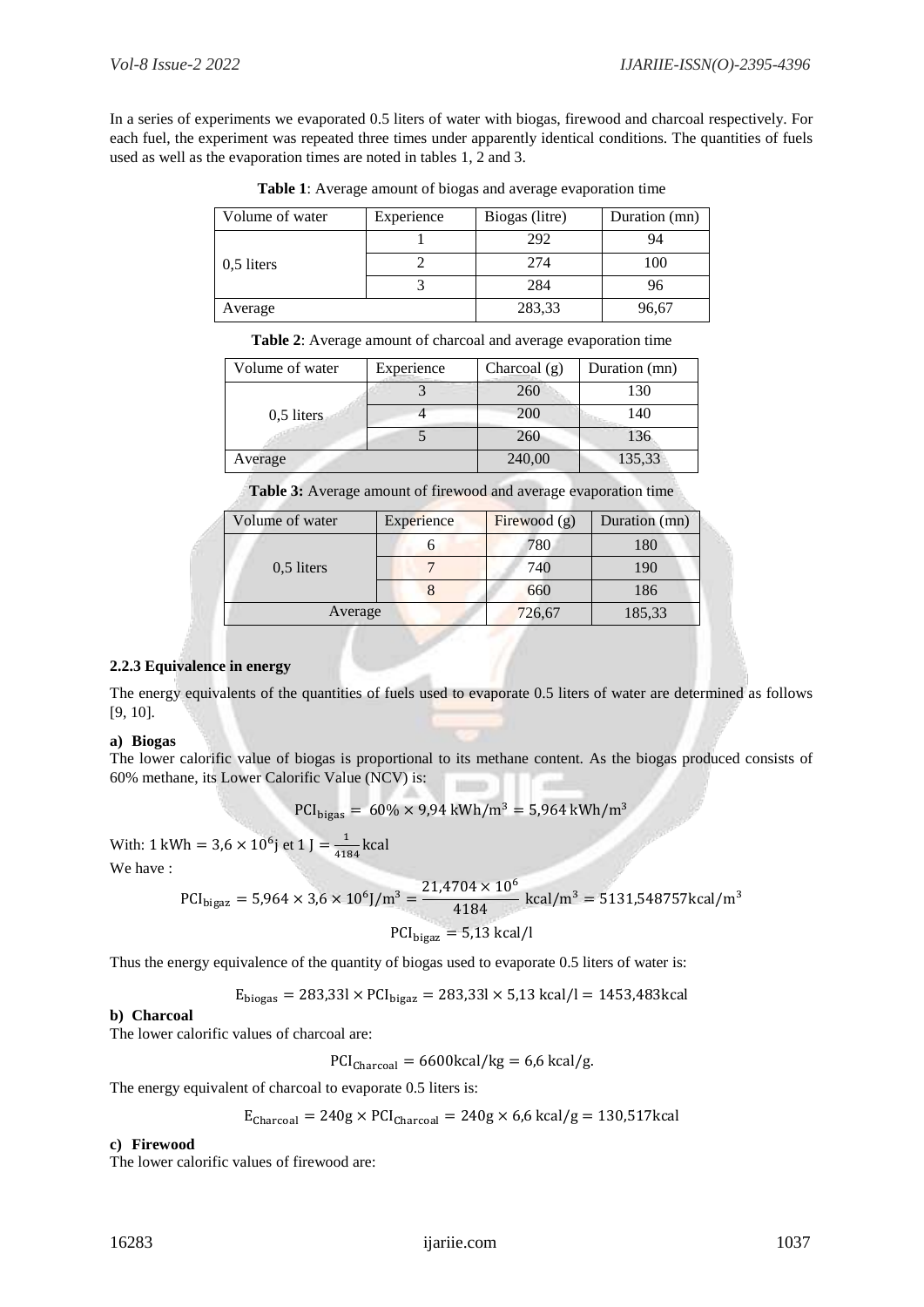$$
PCI_{Firewood} = 4300 \text{ kcal/kg} = 4.3 \text{ kcal/g}
$$

Its energy equivalent to evaporate 0.5 liters is:

$$
E_{\text{Firewood}} = 726,67g \times PCI_{\text{Firewood}} = 726,67g \times 4,3\text{kcal/g} = 3124,681\text{kcal}
$$

## **3. Results and discussion**

## **3.1 Results**

The results obtained are given in table 1. They are represented by the diagrams in figure 2.

| Table 1: Average quantities, energy equivalences and average durations of experiments |  |  |  |
|---------------------------------------------------------------------------------------|--|--|--|
|---------------------------------------------------------------------------------------|--|--|--|

| Fuel          | Quantity   | Equivalence<br>in energy (kcal) | Average evaporation time<br>(mn |
|---------------|------------|---------------------------------|---------------------------------|
| <b>Biogas</b> | 283,331    | 1453,483                        | 97                              |
| Charcoal      | 240 g      | 1584                            | 135                             |
| Firewood      | $726,67$ g | 3124,681                        | 185                             |



**Figure 2:** Diagrams of fuel quantity, heat energy equivalence and evaporation time

#### **3.2 Discussion**

The diagrams in Figure 2 show that, to evaporate 0.5 liters of mineral water, the quantities of fuels used are: 283.33 liters of biogas; 240 g of charcoal and 726.67 g of firewood. These values correspond to the following energy equivalences: 1453.483 kcal for biogas; 1584 kcal for charcoal and 3124.681 kcal for firewood. The average evaporation times of 0.5 liters are respectively: 97 minutes with biogas; 135 minutes with charcoal and 185 minutes with firewood.

These results show that the use of biogas is always advantageous compared to the other two fuels (firewood and charcoal). With a time saving of 38 minutes compared to charcoal; 88 minutes compared to firewood. The energy losses compared to biogas are: 1671.198 kcal for firewood and 130.517 kcal for charcoal.

Similarly, on the environmental level, the use of biogas makes it possible to limit deforestation locally and to limit climate change globally [11]. Its use also allows better waste management, preservation of the environment as well as diversification of energy resources (alternative energies) with lower costs [12].

#### **4. Conclusion**

This research is a continuation of our work in the context of energy recovery from biomass. In order to considerably reduce the exploitation of natural resources and its harmful effects on our environment, it seems